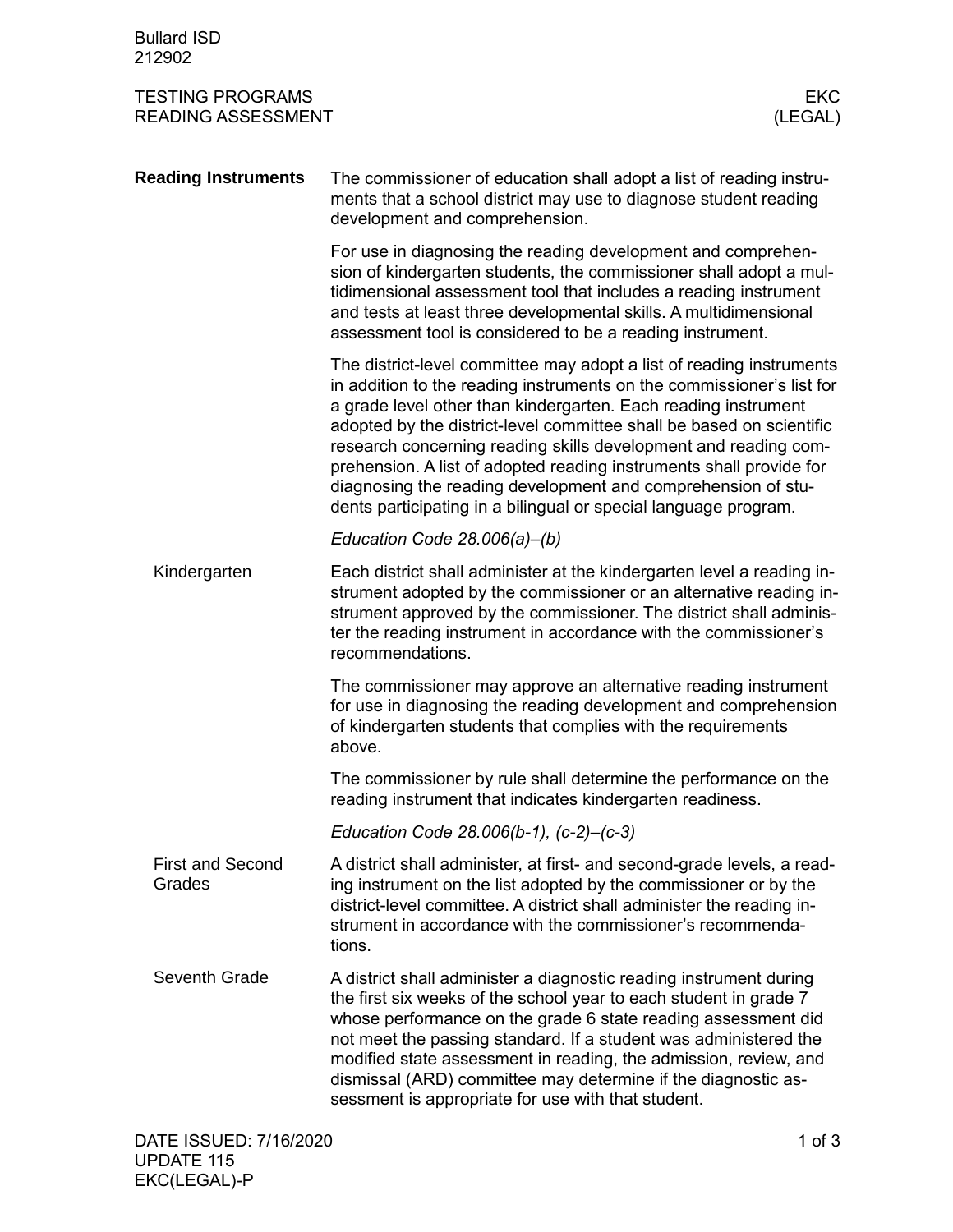Bullard ISD 212902

## TESTING PROGRAMS EKC<br>READING ASSESSMENT EXAMPLE TO A SECOND THE SECTION OF THE SECOND READING ASSESSMENT READING ASSESSMENT

|                                               |                                                                                                                                                                                                                                                                                                                                                                                                                                                                                      | A student in grade 7 who does not have a score for the state read-<br>ing assessment in grade 6 may be given an equivalent comprehen-<br>sion assessment. If that student does not meet the passing stand-<br>ard, the student must be administered the diagnostic reading<br>assessment. |  |  |
|-----------------------------------------------|--------------------------------------------------------------------------------------------------------------------------------------------------------------------------------------------------------------------------------------------------------------------------------------------------------------------------------------------------------------------------------------------------------------------------------------------------------------------------------------|-------------------------------------------------------------------------------------------------------------------------------------------------------------------------------------------------------------------------------------------------------------------------------------------|--|--|
|                                               | A district must use the Texas Middle School Fluency Assessment<br>and/or an alternate diagnostic reading instrument. A district must<br>submit an alternate diagnostic reading instrument to the Texas Ed-<br>ucation Agency (TEA) for approval. An alternate diagnostic instru-<br>ment must:                                                                                                                                                                                       |                                                                                                                                                                                                                                                                                           |  |  |
|                                               | 1.                                                                                                                                                                                                                                                                                                                                                                                                                                                                                   | Be based on published scientific research in reading;                                                                                                                                                                                                                                     |  |  |
|                                               | 2.                                                                                                                                                                                                                                                                                                                                                                                                                                                                                   | Be age and grade-level appropriate, valid, and reliable;                                                                                                                                                                                                                                  |  |  |
|                                               | 3.                                                                                                                                                                                                                                                                                                                                                                                                                                                                                   | Identify specific skill difficulties in word analysis, fluency, and<br>comprehension; and                                                                                                                                                                                                 |  |  |
|                                               | 4.                                                                                                                                                                                                                                                                                                                                                                                                                                                                                   | Assist the teacher in making individualized instructional deci-<br>sions based on the assessment results.                                                                                                                                                                                 |  |  |
| Reports                                       | A superintendent shall:                                                                                                                                                                                                                                                                                                                                                                                                                                                              |                                                                                                                                                                                                                                                                                           |  |  |
|                                               | 1.                                                                                                                                                                                                                                                                                                                                                                                                                                                                                   | Report to the commissioner and the board the results of the<br>reading instruments;                                                                                                                                                                                                       |  |  |
|                                               | 2.                                                                                                                                                                                                                                                                                                                                                                                                                                                                                   | Not later than the 60th calendar day after the date on which a<br>reading instrument was administered, report, in writing, to a<br>student's parent or guardian the student's results on the read-<br>ing instrument; and                                                                 |  |  |
|                                               | 3.                                                                                                                                                                                                                                                                                                                                                                                                                                                                                   | Using the school readiness certification system, report each<br>student's raw score on the reading instrument to TEA using<br>the school readiness certification system.                                                                                                                  |  |  |
| Cost                                          | TEA shall ensure at least one reading instrument for each grade<br>level for which a reading instrument is required to be administered<br>is available to districts at no cost.                                                                                                                                                                                                                                                                                                      |                                                                                                                                                                                                                                                                                           |  |  |
| <b>Notice to Parents</b>                      | A district shall notify the parent or guardian of each student in kin-<br>dergarten, first grade, or second grade who is determined, on the<br>basis of reading instrument results, to be at risk for dyslexia or<br>other reading difficulties. A district shall make a good-faith effort to<br>ensure that this notice is provided in person or by regular mail, is<br>clear and easy to understand, and is written in English and in the<br>parent or guardian's native language. |                                                                                                                                                                                                                                                                                           |  |  |
| Accelerated<br>Reading Instruction<br>Program | A district shall implement an accelerated reading instruction<br>program that provides reading instruction that addresses reading<br>deficiencies to those students and shall determine the form,                                                                                                                                                                                                                                                                                    |                                                                                                                                                                                                                                                                                           |  |  |